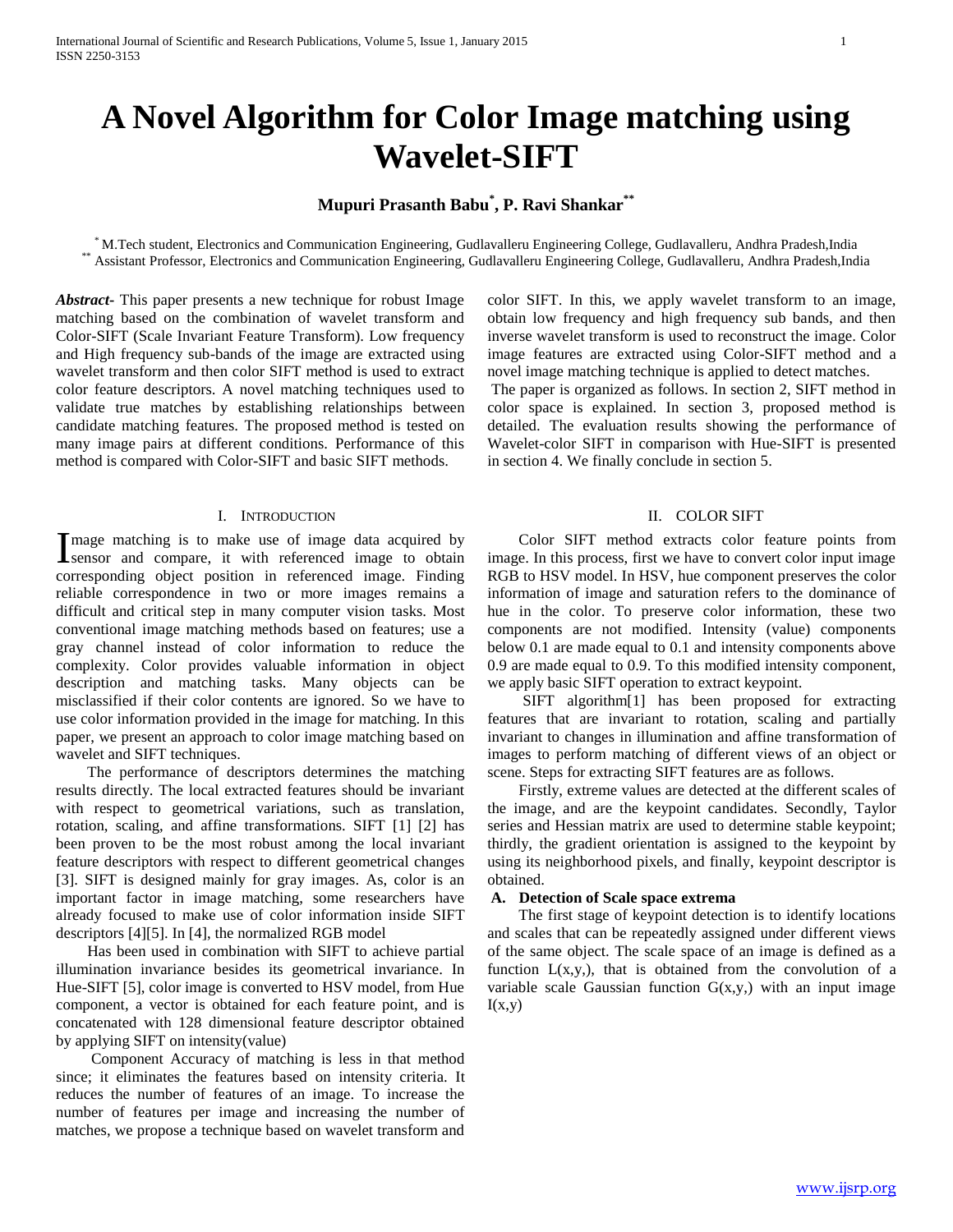

**Fig.1. the blurred images at different scales, and computation of DOG images.**



**Fig. 2. 'X' indicates sample point location**

$$
L(x, y, \sigma) = G(x, y, \sigma) * I(x, y)
$$
\n<sup>(1)</sup>

Where  $\sigma$  is scale of blurring.

$$
G(x, y, \sigma) = \frac{1}{2\pi\sigma^2} \exp^{\frac{-(x^2 + y^2)}{2\sigma^2}} \tag{2}
$$

 To efficiently detect the stable keypoint locations, we use scale space extrema in the difference of gaussian (DOG) function convolved with the image, and is computed from the difference of two nearby scales separated by a constant multiplicative factor k as shown in Fig.1,

$$
D(x, y, \sigma) = (G(x, y, k\sigma) - G(x, y, \sigma)) * I(x, y)
$$
  
= L(x, y, k\sigma) - L(x, y, \sigma) (3)

 The difference of Gaussian function provides a close approximation to the scale normalized Laplacian of Gaussian  $(LOG)$   $\sigma^2 \nabla^2 G$ .

 In order to find the local extrema (maxima or minima) of  $D(x,y,\sigma)$ , each sample point is compared to its eight neighbours in the current image and nine neighbours in the scale above and below the image as shown in the Fig. 2.

 Local extrema is selected only if the current pixel is larger or smaller than the remaining pixels and is discarded otherwise.

## *B.* **Keypoint Localization**

 The location of keypoint is considered to filter the keypoints which are sensitive to noise or have no edge effect in this process. The reference [4] shows that, according to Taylor

quadratic expansion,  $DOG(x,y,\sigma)$  can delete the extreme points which have lower contrast, and the value of Hessian vector and the ratio of determinant can reduce the edge effect.

## *C.* **Orientation assignment**

 After the position and scale of the keypoint are determined, the next step is assigning keypoint's orientation, which can ensure the rotation invariance. The orientation of keypoint is obtained by its neighbourhood information. For each extreme point,  $L(x, y)$  at this scale, the gradient magnitude m(x, y) and orientation  $\theta$ (x, y) are computed using

*m(x,y)*

$$
= \sqrt{(L(x+1,y)-L(x-1,y))^2 + (L(x,y+1)-L(x,y-1))^2}
$$
 (4)  

$$
\theta(x,y) = \arctan \frac{(L(x,y+1)-L(x,y-1))}{(L(x+1,y)-L(x-1,y))}
$$
 (5)

 An orientation histogram is formed from the gradient orientations of sample points within a region around the keypoint. The orientation histogram has 36 bins covering the 360 degree range of orientations. Each sample added to the histogram is weighted by its gradient magnitude and by a Gaussianweighted circular window with a  $\sigma$  that is 1.5 times that of the scale of the keypoint.

 Peaks in the orientation histogram correspond to dominant directions of local gradients. The highest peak in the histogram is detected and corresponding bin value is assigned as orientation. Then, if any other local peak that is within 80% of the highest peak is used to create a keypoint with that orientation. Therefore, for locations with multiple peaks of similar magnitude, there will be multiple keypoint created at the same location and scale but different orientations.

## D**. Keypoint Descriptor**

 The descriptor for keypoint is highly distinctive and invariant to illumination and 3D view point changes. To generate a keypoint descriptor, consider a 16×16 window around the keypoint and divide it into sixteen 4×4 consecutive windows as shown in Fig. 3.

Within each  $4\times4$  window, gradient magnitudes and orientations are calculated. These orientations are put into an 8 bin histogram. Any gradient orientation in the range 044 degrees are added to the first bin and 45-89 are added to the next bin. The amount added to the bin depends not only on the magnitude of the gradient but also on the distance from the keypoint. This is done by using Gaussian weighting function and this generates a gradient. It then multiplied with the magnitude of orientation.

 Here, the purpose of Gaussian window is to avoid sudden changes in the descriptor. Doing this for each 4×4 window, with 16 pixels, we compute 16 random orientations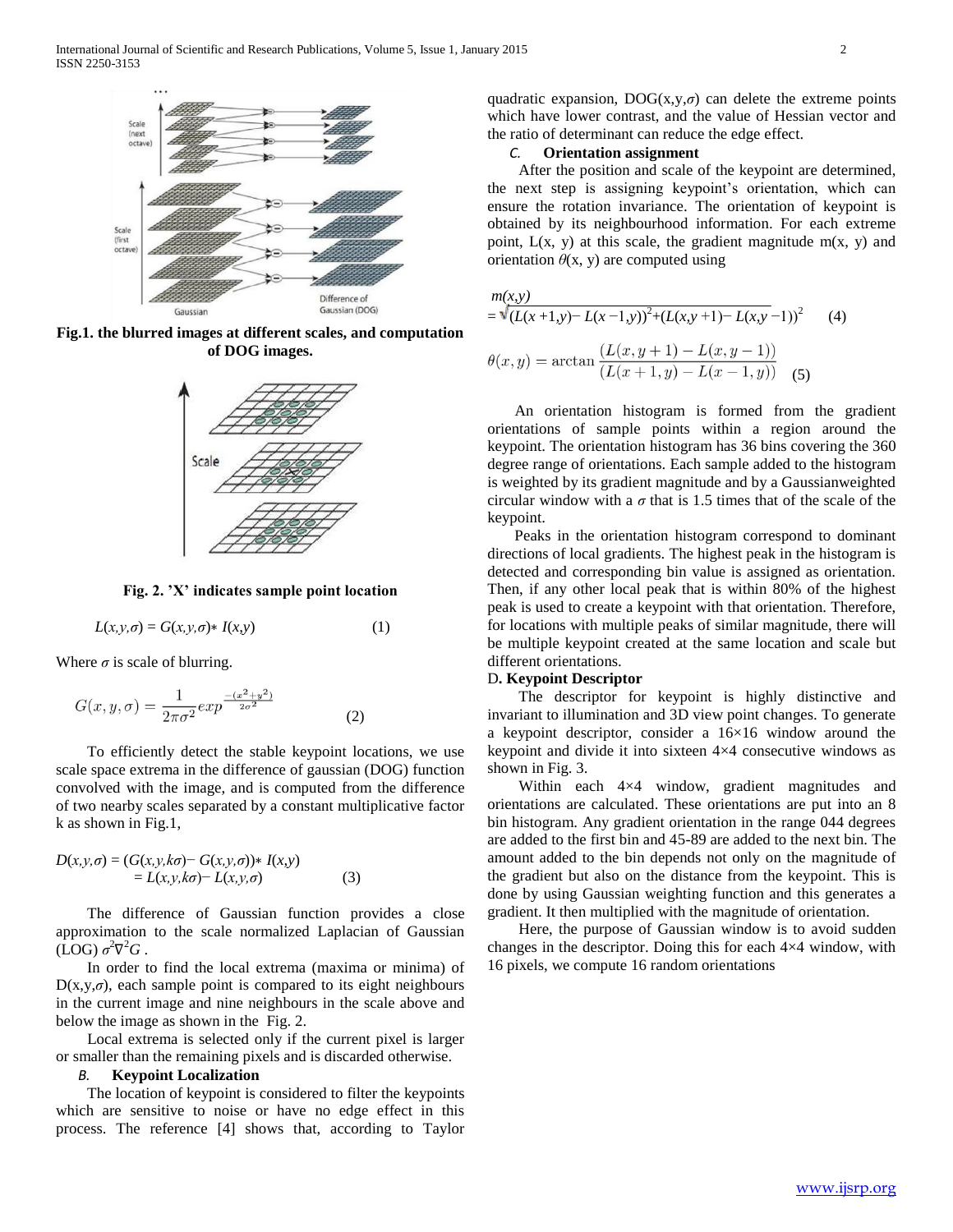

**Fig. 3.shows how 16 ×16 subdivided into 16, 4 ×4 sub windows**



**Fig. 4.Color-SIFT block diagram**

Into 8 predetermined bins. Hence we get  $4 \times 4 \times 8 = 16(4 \times 4)$ windows) $\times$ 8(each window has 8 bins)=128 dimension feature descriptor corresponding to each keypoint.

 To achieve Rotation independence, the keypoint rotation is subtracted from each orientation. Thus each gradient orientation is relative to the keypoint orientation.

 To achieve Illumination independence, values greater than 0.2 are threshold to 0.2 and the resultant feature vector is normalized again.

For each extracted keypoint, a  $16 \times 16$  patch is extracted from Hue component around keypoint location, and then a hue histogram with 16 equal divisions is formed. The vector of the hue histogram is normalized to unit length to reduce the scale effects. Since the dominant hue in patch plays more important role than other hues which occupy relatively smaller percentage of the image, the histograms are further refined by considering the top three hue values. Then, color-SIFT feature descriptor of 131 dimension is formed by concatenating 128 dimensional SIFT vector (obtained from value component) and top 3 hue values (obtained from hue histogram) with in  $16 \times 16$  patch centered around keypoint location.

Figure.4 shows the block diagram of Color-SIFT method.

## **E.Procedure for obtaining Color-SIFT feature descriptors**

1) Convert the input image, from RGB to HSV color space.



**Fig. 5.Block diagram of Wavelet SIFT method**

2) For value component (V), pixel values below 0.1 are made as 0.1 and above 0.9 are made as 0.9.

3) Apply SIFT operation on modified Value component and extract corresponding feature points & feature descriptors.

4) From Hue component, obtain top 3 dominant hue values, around extracted keypoint location.

5) Concatenate feature vector of keypoint and top 3 dominant hue components at that keypoint location, to form colour feature descriptor.

## III. PROPOSED ALGORITHM

 The basic thought of wavelet transform [7] is using the same function by expanding and shifting to approach the original signal. The wavelet coefficients carry the time-frequency information in certain areas. It has good local characteristics both in time domain and frequency domain. It can maintain the fine structure of the original images in various resolutions and it is convenient to combine with human vision characteristics.

 Wavelet transform decomposes an image into one low frequency sub band (LL) and three high frequency sub bands (LH, HL, HH). In the proposed algorithm, LL and HH sub bands are used to reconstruct the image, and reconstructed image is used for operation. The image information is preserved by LL component and edge information is preserved by HH component. The effect of image noise could be attenuated by eliminating other high frequency components [8].

Block diagram of the proposed method is shown in Fig. 5.

#### **A. Procedure for Image matching using Wavelet-Color SIFT**

1) Apply Wavelet transform on input images, and extract its sub bands.

2) Reconstruct the input images using LL and HH sub bands.

3) Extract color feature descriptors for both input images using colour-SIFT method.

4) Each color feature descriptor in one image is compared with all feature descriptors of other image.

5) Calculate the number of matches between two images using matching strategy.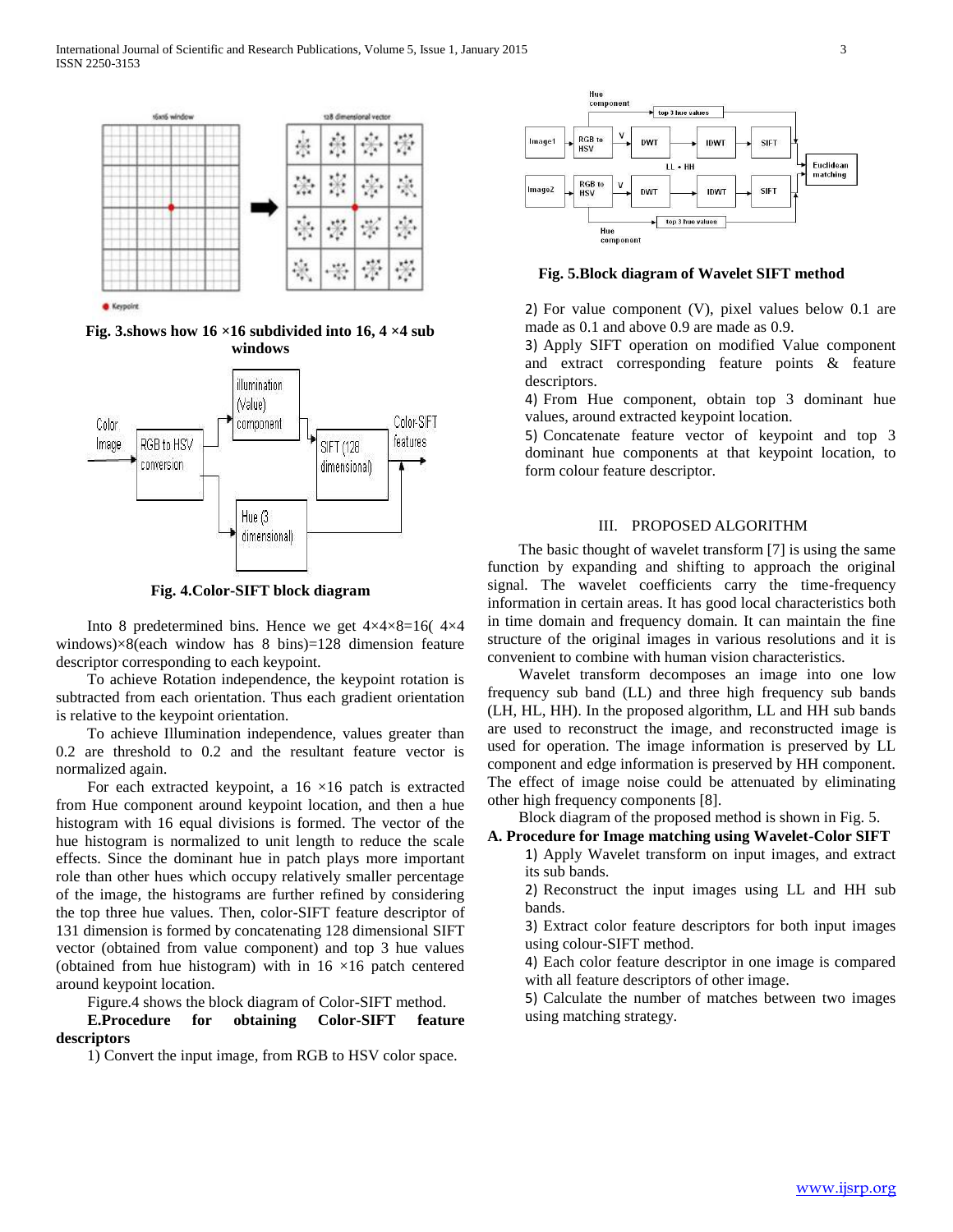

**Fig. 6.Camellia flower Test Images**

#### **B. Matching strategy**

 To authenticate matching, the SIFT features computed in the test image should be matched with the SIFT features of the template. The matching methodology used here is distance between keypoint descriptors.

Euclidean distance between two vectors x and y is given by

$$
d(\mathbf{x}, \mathbf{y}) = \sqrt{\sum_{i} (x_i - y_i)^2}
$$
\n(6)

 Image matching between the images is performed by matching each keypoint from an image to keypoints in other image. The best keypoint match is found by identifying its nearest neighbor in the other image keypoint. But, many of the features from an image will not have exact match because they may arise due to background clutter. So it is useful to discard the features that do not have good match.

 An effective measure is obtained by comparing the distance of first closest neighbor to that of second closest neighbor. This method performs well because correct matches need to have the closest neighbor significantly closer than the closest incorrect match to achieve reliable matching. For false matches, there will likely be a number of other false matches within similar distances due to the high dimensionality of the feature space. Therefore, second closest match provides an estimate of the density of false matches.

## IV. EXPERIMENTAL EVALUATION AND RESULTS

 In this section we present the experimental evaluation of the proposed method on various colour images with different color, illumination and view point changes. Performance of our method is compared with Hue-SIFT image matching. In Euclidean matching strategy, distance ratio is taken as 0.6.

 Figure.6 shows Camellia flower with different color with same background. We can observe from Fig.7 that the proposed method (a) gives more number of matches compared to hue-SIFT method (b).

 We also used the ALOI database [9], which contains 26,000 images of 1000 objects in total. The database contains six different lighting conditions which are very important for assessing color descriptors and variation in illumination color.



**Fig. 7. Matches between test images a) proposed method b) Hue-SIFT method**



**proposed method b) Hue-SIFT method**

 This allows the assessment of colour constancy for colour image descriptors.

$$
p_0
$$
\n
$$
p_0
$$
\n
$$
p_0
$$
\n
$$
p_1
$$
\n
$$
p_0
$$
\n
$$
p_1
$$
\n
$$
p_0
$$
\n
$$
p_1
$$
\n
$$
p_2
$$
\n
$$
p_1
$$
\n
$$
p_2
$$
\n
$$
p_2
$$
\n
$$
p_1
$$
\n
$$
p_2
$$
\n
$$
p_1
$$
\n
$$
p_2
$$
\n
$$
p_2
$$
\n
$$
p_3
$$
\n
$$
p_4
$$
\n
$$
p_5
$$
\n
$$
p_6
$$
\n
$$
p_7
$$
\n
$$
p_8
$$
\n
$$
p_9
$$
\n
$$
p_8
$$
\n
$$
p_9
$$
\n
$$
p_9
$$
\n
$$
p_9
$$
\n
$$
p_9
$$
\n
$$
p_9
$$
\n
$$
p_9
$$
\n
$$
p_9
$$
\n
$$
p_9
$$
\n
$$
p_9
$$
\n
$$
p_9
$$
\n
$$
p_9
$$
\n
$$
p_9
$$
\n
$$
p_9
$$
\n
$$
p_9
$$
\n
$$
p_9
$$
\n
$$
p_9
$$
\n
$$
p_9
$$
\n
$$
p_9
$$
\n
$$
p_9
$$
\n
$$
p_9
$$
\n
$$
p_9
$$
\n
$$
p_9
$$
\n
$$
p_9
$$
\n
$$
p_9
$$
\n
$$
p_9
$$
\n
$$
p_9
$$
\n
$$
p_9
$$
\n
$$
p_9
$$
\n
$$
p_9
$$
\n
$$
p_9
$$
\n
$$
p_9
$$
\n
$$
p_9
$$
\n
$$
p_9
$$
\n
$$
p_9
$$

 Image matching results under colour changes are shown in Fig. 8. Fig. 9, shows the results of matching under illumination changes and Fig. 10, shows results for change in viewpoint by 10<sup>o</sup>. From these, we can observe that the proposed method (a) gives better matching performance than Hue-SIFT method ( b), because our method detect more feature points.

 Figure. 11 show the evaluation results for the proposed method and Hue-SIFT method under rapid colour changes for ten ALOI images. Fig. 12 shows matching ratio results under illumination changes and Fig. 13 shows results under viewpoint changes. We can say that the proposed method gives better matching efficiency compared to Hue-SIFT method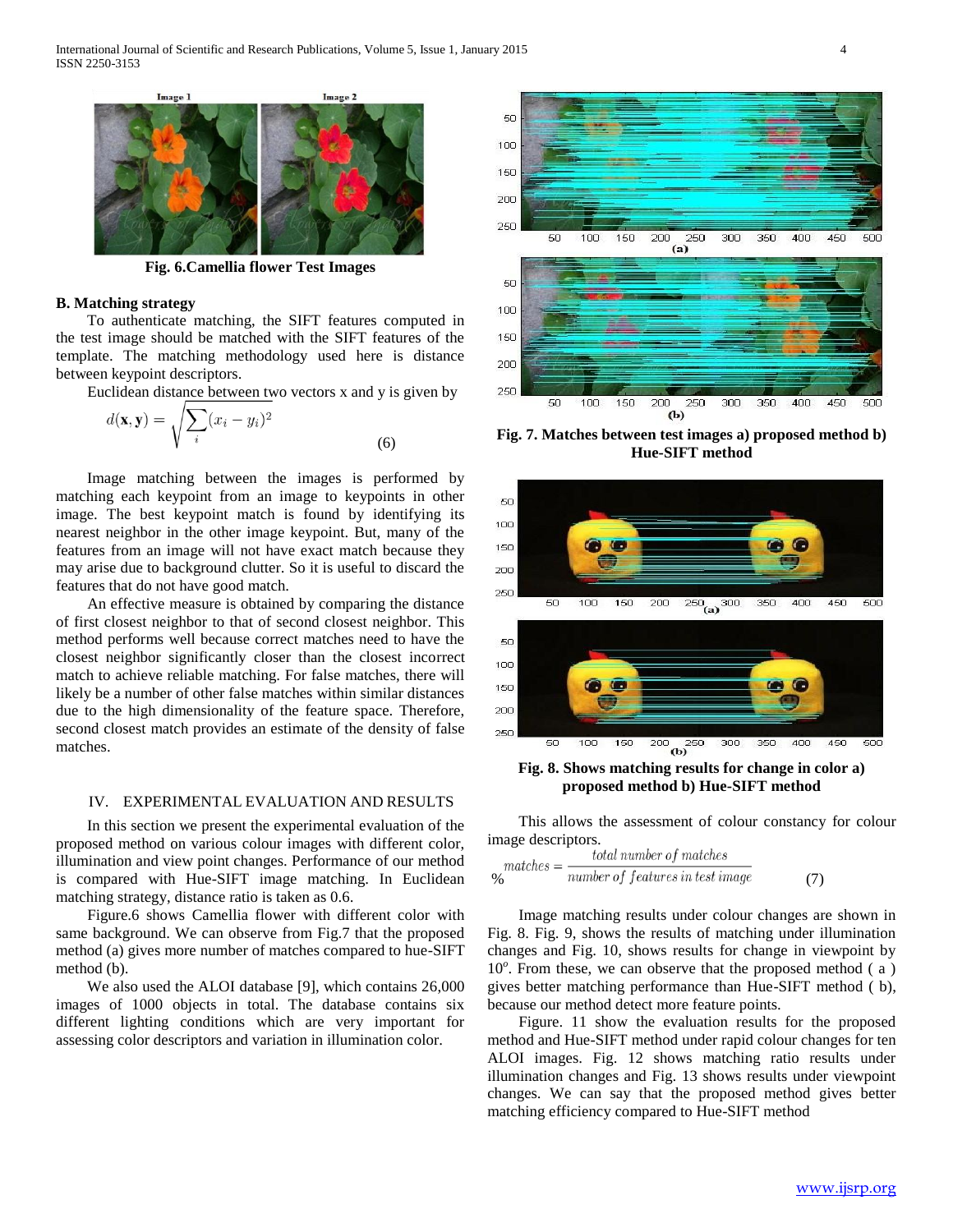

Fig. 9. Shows matching results for change in illumination a)proposed method b)Hue-SIFT method





Fig. 11. Percentage increase in matches per image for Colour changes



Fig. 12. Percentage increase in matches per image for illumination changes



Fig. 13. Percentage increase in matches per image for viewpoint changes